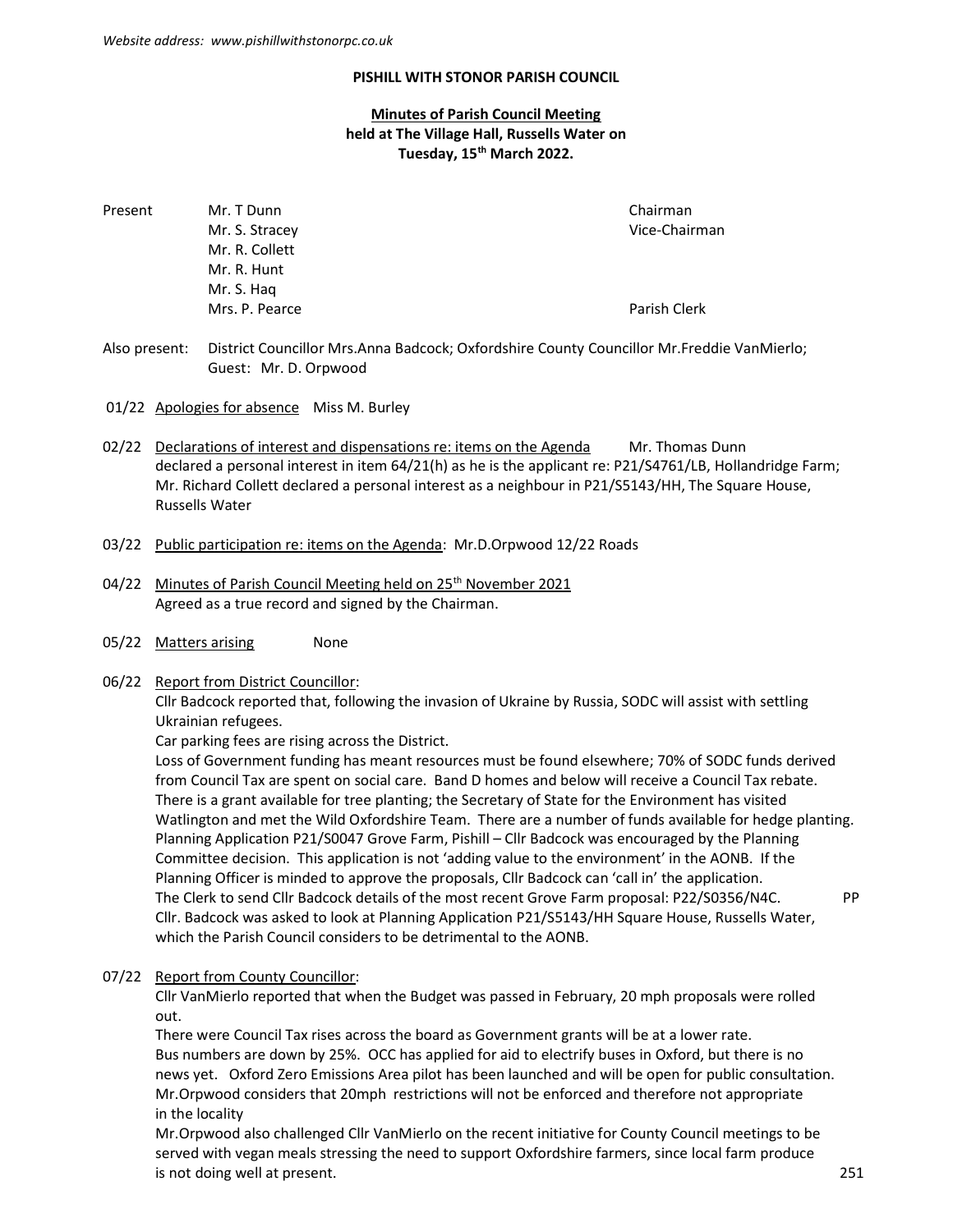# 07/22 Report from County Councillor (cont)

 The Parish Council requested that resurfacing and general repairs to roads be prioritised over any 20 mph initiative. The B480 requires immediate resurfacing and Cllr. VanMierlo was asked to push this forward.

\_\_\_\_\_\_\_\_\_\_\_\_\_\_\_\_\_\_\_\_\_\_\_\_\_\_\_\_\_\_\_\_\_\_\_\_\_\_\_\_\_\_\_\_\_\_\_\_\_\_\_\_\_\_\_\_\_\_\_\_\_\_\_\_\_\_\_\_\_\_\_\_\_\_\_\_\_\_\_\_\_\_\_\_\_\_\_\_\_\_\_

#### 08/22 Planning

P20/S4369/HH Grove Farm House, Pishill Refused by SODC 15/11/21 P20/S4850/FUL JoJo's Vineyard, Maidensgrove SODC approved 18/12/21 P21/S4189/HH Woodmans, Maidensgrove SODC approved 25/11/21 P21/S0047/FUL Grove Farm, Pishill PC supports; SODC approval 25/11/21 P21/S4761/LB Hollandridge Farm, Chr.Cmn. Listed Building Consent granted 15/2/22

P22/S0320/HH Rose Cottage, Russells Water PC no strong views; SODC decision awaited

22/S0496/LB Stonor Park, Stonor **Properties and PC supports**; SODC decision awaited Land adjacent to The Orchard, Russells Water Mr.Collett reported that there had been no

P21/S5143/HH Square House, Russells Water PC objection; documents to be emailed to PP Dist.Cllr; SODC decision awaited. P22/S0356/N4C Grove Farm, Pishill change use PC strongly objects; documents to be emailed to Dist.Cllr; SODC decision awaited. PP changes at the site.

# 09/22 ANPR Camera provision proposal - update

 Mr.Stracey reported that there is no further news. Mr.Orpwood will be meeting members of Thames Valley Police Rural Crime Force on 17/3/22, who have said that there is no electricity supply for the camera. Mr.Orpwood will suggest that the ANPR camera be positioned on the telegraph pole outside White Pond Farm, Stonor.

### 10/22 Parish Communications

 Vision ICT website hosting will increase by 7.5%. Mr. Haq will write to query such a large increase, but SH the current costs have been in effect since 2014. Migrating to an alternative website host will be an additional cost.

#### 11/22 Finance a) a)

| a)           | Bank balance          | The Clerk reported that the Community stands at 13,535.25; the                              |   |           |  |
|--------------|-----------------------|---------------------------------------------------------------------------------------------|---|-----------|--|
|              |                       | Flexible Current Account remains at £6.76. CIL funds represent £7790.00                     |   |           |  |
|              |                       | of the Community Account.                                                                   |   |           |  |
| b)           | Receipts              | None since last meeting                                                                     |   |           |  |
| c)           |                       | Comet Bus invoice This was discussed and it was agreed that it should be paid this year. To |   |           |  |
|              |                       | be reconsidered in 2023 if there are no users from the Parish at that time.                 |   |           |  |
| $\mathsf{d}$ | <b>Defibrillators</b> | Clerk has checked all three. New pads have been provided from 'The Circuit'.                |   |           |  |
| $\epsilon$   | Commons notices       | Clerk gave details of three estimates received, but materials suggested                     |   |           |  |
|              |                       | may not be sufficiently robust. Clerk to ask OCC Highways for names of                      |   | <b>PP</b> |  |
|              |                       | suitable suppliers.                                                                         |   |           |  |
| f)           | Payments              |                                                                                             |   |           |  |
|              |                       | Ch.no: 100642 P.A. Pearce (wages15 wks+5 days @£84 pw+£40 tel exps) £1320+£40               |   | £1360.00  |  |
|              |                       | 100643 OALC annual subscription                                                             |   | £ 150.00  |  |
|              |                       | 100644 Nettlebed Good Neighbour Scheme - Comet bus 2022                                     |   | 273.00    |  |
|              |                       | 100645 The Village Hall, Russells Water (mtg hire, 2 $\frac{1}{2}$ hrs @£12 ph)             | f | 30.00     |  |
|              | Ratification:         |                                                                                             |   |           |  |
|              |                       | Ch.no: 100641 Oxfordshire Association of Local Councils - Experienced Clerk Training,       |   |           |  |
|              |                       | taken by Mrs. Pearce on $18/1/22$ – payment ratified                                        |   |           |  |
| g)           | Clerk's wages         | The Clerk was asked to forward details of the new pay scale to councillors for              |   |           |  |
|              |                       | consideration.                                                                              |   | PP        |  |